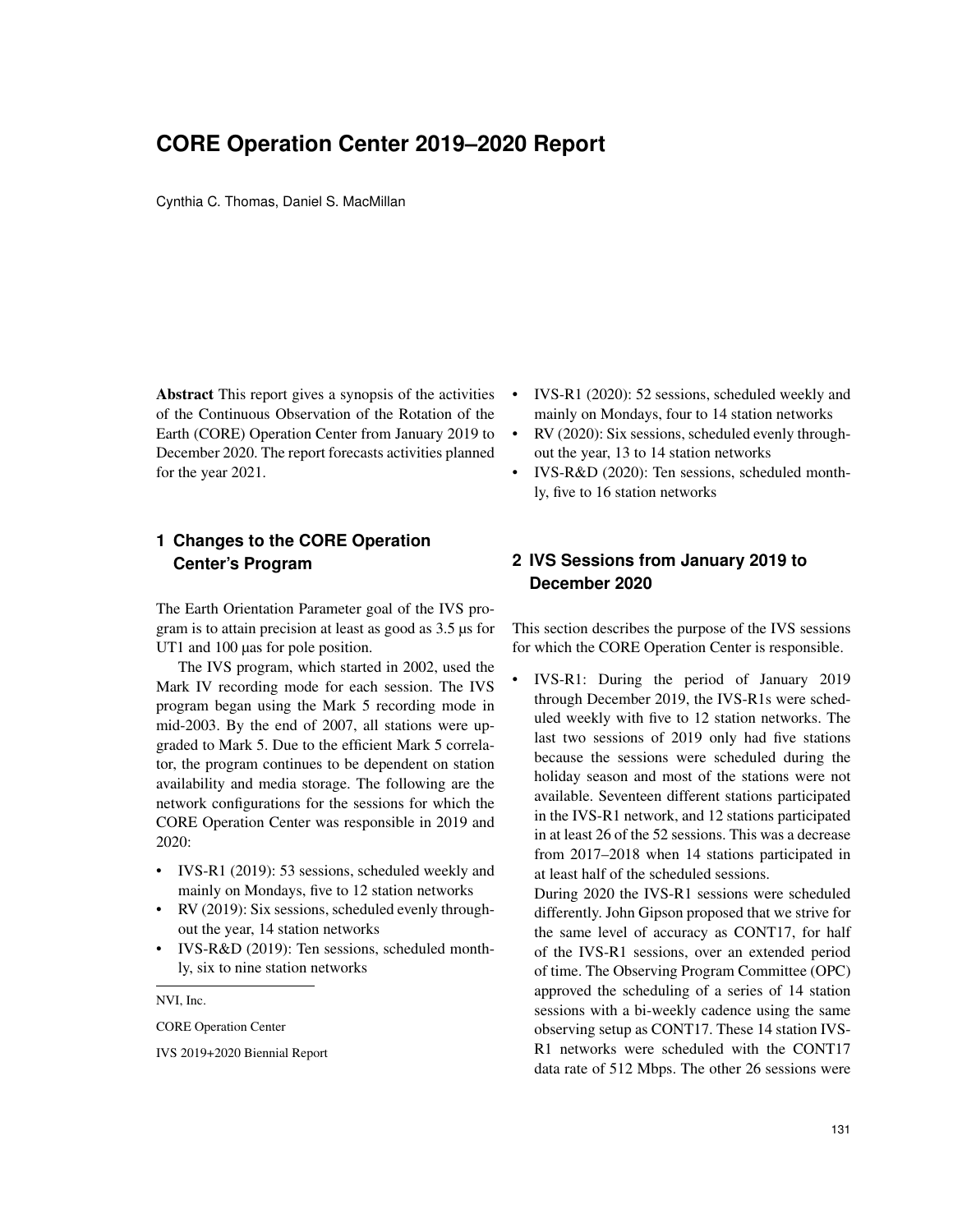scheduled with networks with fewer than 14 stations and with a 256 Mbps data rate. Unfortunately, due to station problems, mainly due to the COVID-19 pandemic, many of the 14 station networks lost several stations.

Starting with R1704 in 2015 and continuing through the end of 2019, the IVS-R1 sessions were observed with two different frequency sequences: 256 Mbps for the odd sessions and 512 Mbps for the even sessions. This scheduling scheme was changed during 2020 because of the 14 station network sessions. Many of the European VLBI Network (EVN) stations participated in the 14 station IVS-R1 sessions. Therefore, these sessions had to be scheduled during non-EVN periods. There are three EVN periods every year: late February to mid-March, late May to mid-June, and mid-October to early November. The monthly e-VLBI sessions as well as the Global mm-VLBI Array (GMVA) sessions had to be avoided as well. As a result, there is no pattern to which sessions observed with a 256 Mbps or 512 Mbps data rate.

The purpose of the IVS-R1 sessions is to provide weekly EOP results on a timely basis. These sessions provide continuity with the previous CORE series. The "R" stands for rapid turnaround because the stations, correlators, and analysts have a commitment to make the time delay from the end of data recording to the analysis results as short as possible. Participating stations are requested to ship disks to the correlator as rapidly as possible or to transfer the data electronically to the correlator using e-VLBI. The "1" indicates that the sessions are mainly on Mondays. The time delay goal is a maximum of 15 days from the end of data recording to the end of correlation. Sixty-four percent of the IVS-R1 sessions were completed in 15 or fewer days during 2019. The remaining 36% were completed in 16 to 24 days [16 days (nine), 17 days (three), 19 days (one), and 20–24 days (six)]. During 2020, the percentage of R1 sessions being processed within 15 days increased from 64% to 86.5%. The remaining 13.5% ranged from 16 to 17 days [16 days (six) and 17 days (one)]. The largest delay in 2019 was 24 days, but in 2020 the largest delay was 17 days.

RV: There are six bi-monthly coordinated astrometric/geodetic experiments each year that use the full ten station VLBA plus up to seven geodetic sta-

132 Thomas and MacMillan

tions. These sessions are coordinated by the geodetic VLBI programs of three agencies: 1) USNO performs imaging and correction for source structure; 2) NASA analyzes RDV data to determine a high accuracy terrestrial reference frame, and 3) NRAO uses these sessions to provide a service to users who require high quality positions for a small number of sources. NASA (the CORE Operation Center) prepares the schedules for the RDV sessions.

R&D: The purpose of the ten R&D sessions in 2019, as decided by the IVS OPC, was to vet Gaia transfer sources. The purpose of the R&D sessions in 2020, as decided by the OPC, was to vet Gaia transfer sources for seven sessions and to observe mixed-mode sessions (mixed S/X and VGOS network) for three of the sessions (RD2005, RD2006, and RD2007) with the primary purpose to tie the S/X and VGOS frames together.

## **3 Current Analysis of the CORE Operation Center's IVS Sessions**

Table 1 provides the median Earth Orientation Parameter (EOP) formal errors for the R1, R4, and RDV sessions observed in 2019 and 2020. The standard deviation of the formal errors for each case is also shown to give an indication of the variability of the formal errors.

Median R1 formal uncertainties in 2020 did not differ significantly from those in 2019 (5–15% depending on the component). The variability of the uncertainties was significant, but this was largely due to large outliers corresponding to sessions with small networks. Similarly, the R4 formal uncertainties from 2019 were not significantly different from those in 2020 (7–17%). RDV median formal uncertainties were better in 2020 versus 2019 by about 20%. One of the RDV sessions in 2019 had a network only consisting of the ten VLBA stations with no additional IVS geodetic stations, which had the effect of roughly doubling the formal EOP uncertainties. Table 1 also shows the median uncertainties and RMS variabilities for each session series after removing large outliers.

Table 2 shows EOP biases and WRMS differences with respect to the IGS Finals series for the R1, R4, and RDV series. To do this calculation, we used the latest operational GSFC EOP series based on the GSFC 2020a quarterly solution. This solution used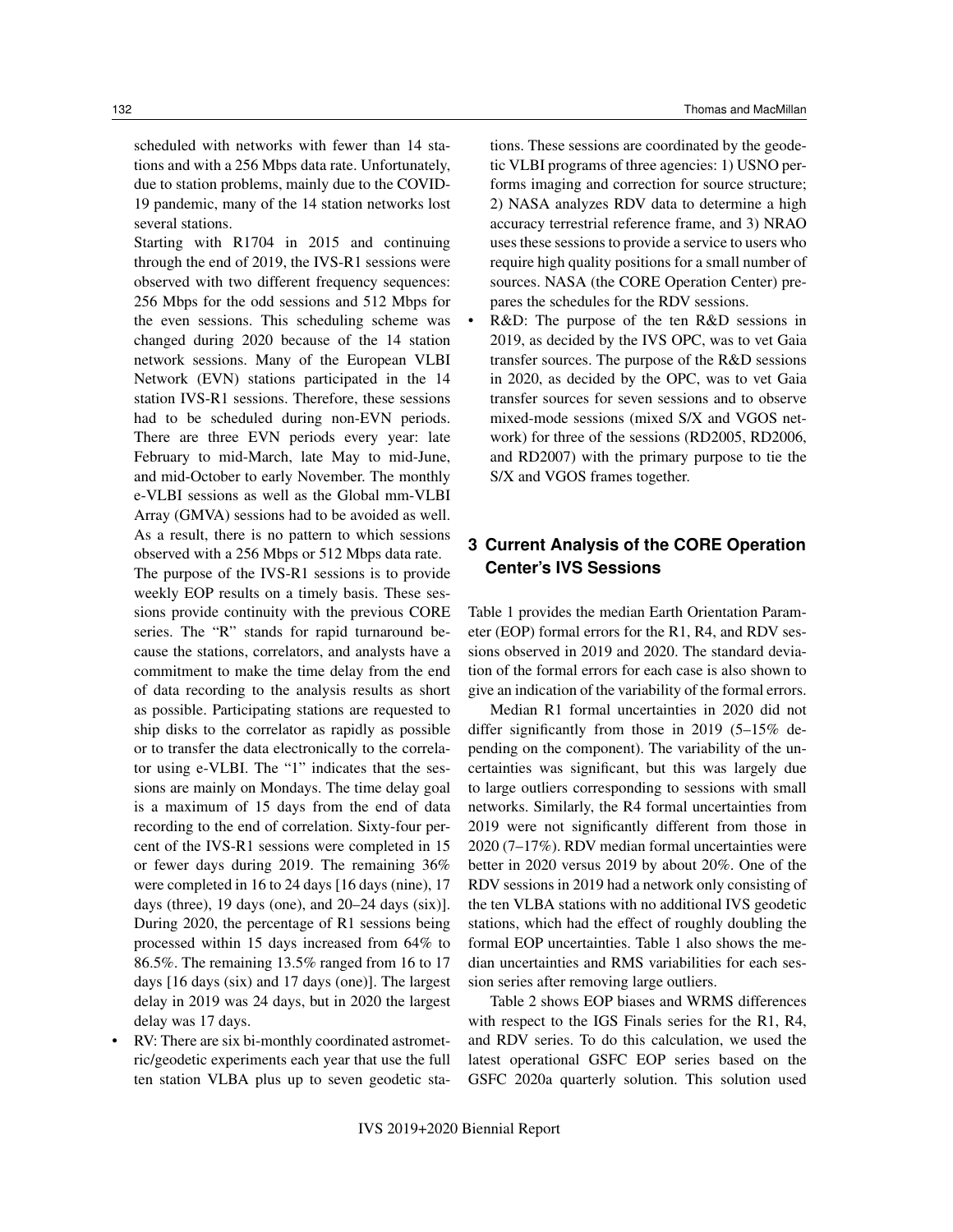|                | Num        | X-pole        | Y-pole     | UT1                                                                                                             | X nutation    | Y nutation |
|----------------|------------|---------------|------------|-----------------------------------------------------------------------------------------------------------------|---------------|------------|
|                |            | (µas)         | (uas)      | $(\mu s)$                                                                                                       | (uas)         | (µas)      |
| R1             |            |               |            | 53(49), 52(51) 40 (40), 42(42) 38(37), 32(32) 2.8(2.6), 2.5(2.4) 31(30), 28(27) 31(30), 28(28)                  |               |            |
|                |            |               |            | 24(10), 21(13) 25(12), 20(16) 1.4 (0.9), 1.4(1.4) 20(12), 19(13) 23(12), 19(13)                                 |               |            |
| R <sub>4</sub> |            |               |            | 52(46), 53(51) 43(41), 46(45) 42(37), 38 (36) 2.8(2.6), 2.9 (2.9) 36(32), 33 (30) 35(33), 35 (34)               |               |            |
|                |            |               |            | $42(18)$ , $28(12)$ , $25(18)$ , $22(9)$ , $2.6(1.34)$ , $1.1(0.5)$ , $33(20)$ , $26(13)$ , $27(18)$ , $26(12)$ |               |            |
| <b>RDV</b>     | $6(5)$ , 6 | $62(55)$ , 44 | 44(41), 34 | $2.9(2.5)$ , 2.8                                                                                                | $41(35)$ , 26 | 38(33), 25 |
|                |            | 15.4          | 10.3       | $4.3(0.4)$ , 0.3                                                                                                | $40(13)$ , 4  | 36(11), 4  |

**Table 1** Median and variability of EOP formal uncertainties for 2019 and 2020.

Values are given for 2019 and 2020 in that order. The RMS variabilities are given on the second lines. The values in parentheses were computed by removing sessions with large outliers.

**Table 2** Offset and WRMS differences (2019 and 2020) relative to the IGS Finals Combined Series.

|                                                                                                                |            | X-pole                                                                                                               |             | Y-pole |             | <b>LOD</b> |             |
|----------------------------------------------------------------------------------------------------------------|------------|----------------------------------------------------------------------------------------------------------------------|-------------|--------|-------------|------------|-------------|
|                                                                                                                | <b>Num</b> | Offset                                                                                                               | <b>WRMS</b> | Offset | <b>WRMS</b> | Offset     | <b>WRMS</b> |
|                                                                                                                |            | (uas)                                                                                                                | (uas)       | (uas)  | (uas)       | (us/d)     | $(\mu s/d)$ |
| R1                                                                                                             |            | 53, 52 (978) $-181$ , $-114$ ( $-110$ ) 62, 76 (98) 17, $-43$ (23) 69, 61 (85) $-0.4$ , $-0.2$ (0.1) 14, 14 (18.4)   |             |        |             |            |             |
| R4                                                                                                             |            | 52, 53 (978) $-176$ , $-146(-118)$ 79, 76 (133) 5.3, $-35$ (24) 76, 73 (98) $-2.1$ , $-1.0$ ( $-0.1$ ) 13, 14 (18.6) |             |        |             |            |             |
|                                                                                                                |            | RDV $6, 6(126)$ $-214, -139(-86)$ 82, 104 (123) 26, 12 (47) 52, 45 (73) 7.6, $-0.9(0.9)$                             |             |        |             |            | 9.16(14.5)  |
| Values are for 2019 and then 2020 and in parentheses for the entire series (since 2000) for each session type. |            |                                                                                                                      |             |        |             |            |             |

the ITRF2014 earthquake site models for co-seismic offsets and post-seismic deformation. In doing this, we no longer needed to estimate post-seismic station positions for TSUKUB32 and TIGOCONC. This reduces the formal uncertainties as well as allowing these stations to contribute fully to EOP estimation. We found that this leads to better agreement between VLBI and IGS polar motion. The WRMS differences were computed after removing a bias; but estimating rates does not affect the residual WRMS significantly. The R1 series has somewhat better WRMS agreement with IGS polar motion than the R4 series. The X-pole biases for all of the VLBI series (176 to 214 µas in 2019 and 114 to 146 µas in 2020) are significantly larger than expected from the formal EOP uncertainties and appear to be likely due to overall reference frame bias between the VLBI and IGS, because the biases are all at the same level. On the other hand, the Y-pole biases are much smaller.

### **4 The CORE Operations Staff**

Table 3 lists the key technical personnel and their responsibilities so that everyone reading this report will know whom to contact about their particular question.

**Table 3** Key technical staff of the CORE Operation Center.

| Name               | Responsibility                                                   | Agency         |  |
|--------------------|------------------------------------------------------------------|----------------|--|
| Dirk Behrend       | Organizer of CORE pro- NVI, Inc./GSFC                            |                |  |
|                    | gram                                                             |                |  |
| <b>Brian Corey</b> | Analysis                                                         | Haystack       |  |
| Jay Redmond        | Receiver maintenance                                             | Peraton        |  |
| John Gipson        | SKED program support NVI, Inc./GSFC<br>and development           |                |  |
| David Horsley      | Software engineer for the NVI, Inc./GSFC<br>Web site during 2019 |                |  |
| Mario Bérubé       | Software engineer for the NVI, Inc./GSFC<br>Web site during 2020 |                |  |
| David Gordon       | Analysis                                                         | NVI, Inc./GSFC |  |
| Ed Himwich         | Network Coordinator                                              | NVI, Inc./GSFC |  |
| Dan MacMillan      | Analysis                                                         | NVI, Inc./GSFC |  |
| Katie Pazamickas   | Maser maintenance                                                | Peraton        |  |
| Lawrence Hilliard  | Procurement of materials NASA/GSFC                               |                |  |
|                    | necessary for CORE op-                                           |                |  |
|                    | erations                                                         |                |  |
| Cynthia Thomas     | Coordination of master<br>observing schedule and                 | NVI, Inc./GSFC |  |
|                    | preparation of observing                                         |                |  |
|                    | schedules                                                        |                |  |

#### **5 Planned Activities during 2021**

The CORE Operation Center will continue to be responsible for the following IVS sessions during 2021: